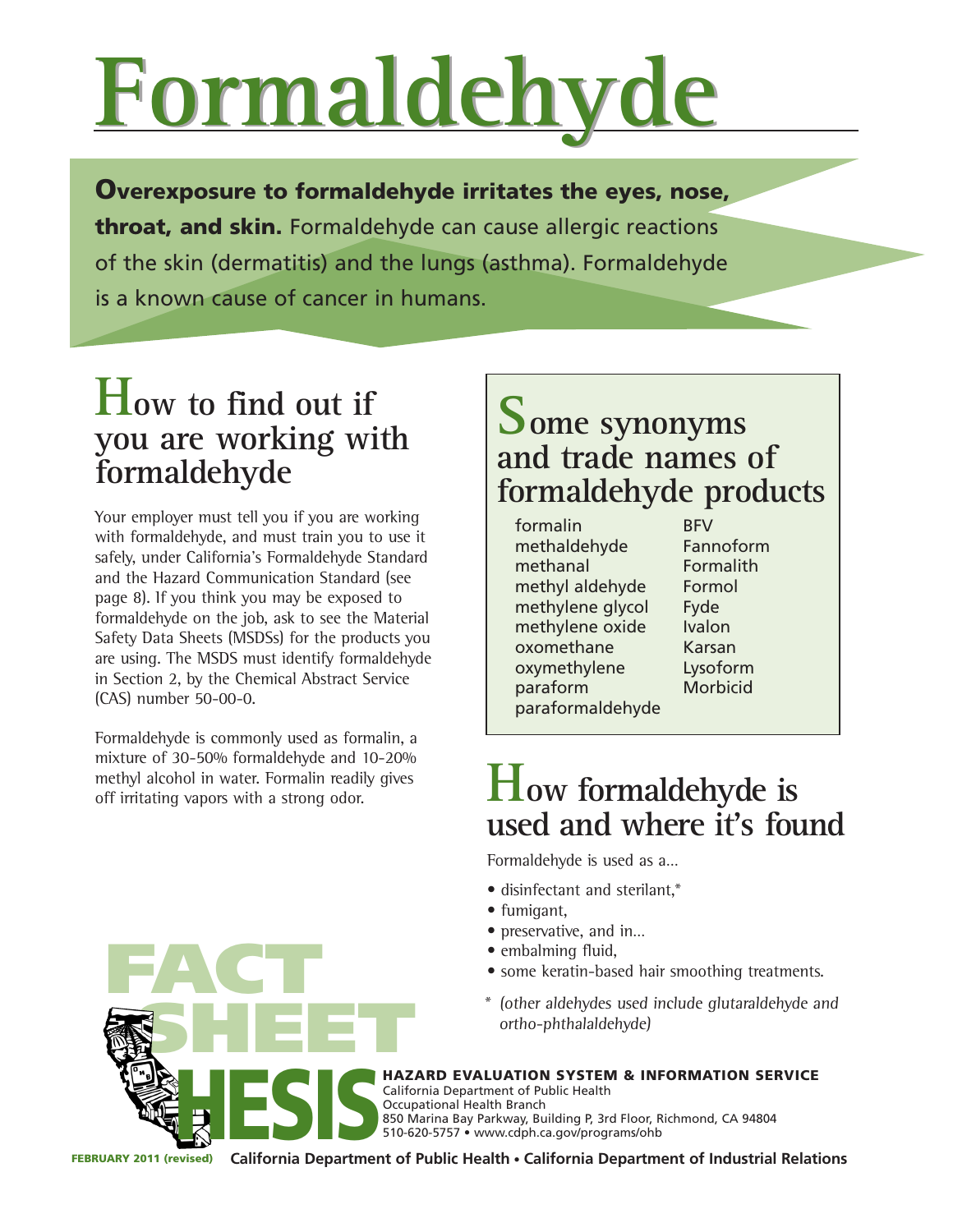It is used in making…

- chemical resins wrinkle-proof fabrics
- rubber products latex paints dyes
- plastics paper products, and cosmetics.

It is found in…

- insulation materials plywood particle board
- adhesives glues paint primers, and
- fingernail products.

Any of these materials may give off formaldehyde vapors.

Formaldehyde is also present in combustion products, such as vehicle exhaust and tobacco smoke.

### **Some workers who may have substantial exposure to formaldehyde**

chemical and rubber workers embalmers laboratory workers health care workers clothing and textile workers furniture or wood product makers foundry workers insulation workers

# **How formaldehyde affects your body**

Formaldehyde can affect you when you breathe its vapors or touch the liquid. Because formaldehyde reacts quickly with body tissues, it mainly affects the place of direct contact, such as the eyes, nose, and skin. The most common effect of overexposure is irritation of the eyes, nose, and throat.

Eyes, Nose, and Throat. The eyes, nose, and throat are irritated by formaldehyde vapors at levels as low as about 0.3 part formaldehyde per million parts of air  $(0.3$  part per million, or  $0.3$  "ppm"  $-$  see "Legal Exposure Limits"). This exposure can cause red, teary, burning eyes, sneezing and coughing, and sore throat. Some people have irritant symptoms at these very low exposure levels, while others can tolerate levels as high as a few ppm with little or no reaction.

Liquid formaldehyde solutions contacting the eyes can damage the cornea, possibly causing blindness.

**Lungs.** High levels (5-30 ppm and higher) can severely irritate the lungs, causing chest pain and shortness of breath.

Repeated exposure to formaldehyde can cause allergic asthma. Symptoms of asthma include chest tightness, shortness of breath, wheezing, and coughing. Formaldehyde's long-term effects on the lungs are not fully understood.

**Skin.** Formaldehyde solutions can destroy your skin's natural protective oils, causing dryness, flaking, cracking, and dermatitis (skin rash). Skin contact can also cause an allergic reaction (redness, itching, hives, and blisters). As many as one in twenty workers who are regularly exposed to formaldehyde develop an allergic skin reaction.

**Cancer.** Formaldehyde exposure can cause cancer of the nose and sinuses in humans, as well as some types of leukemia and lymphoma. Formaldehyde is regulated as a carcinogen by Cal/OSHA and Cal/EPA.

Reproductive System. Formaldehyde's effect on pregnancy and the reproductive system has been studied in both humans and in laboratory animals. Formaldehyde has been shown to decrease fertility and increase the risk of spontaneous abortion (miscarriage) in humans. In laboratory animals, formaldehyde can harm the developing fetus and damage sperm. In order to avoid risk to pregnancy and the reproductive system, HESIS recommends minimizing workplace exposures to formaldehyde prior to and during pregnancy.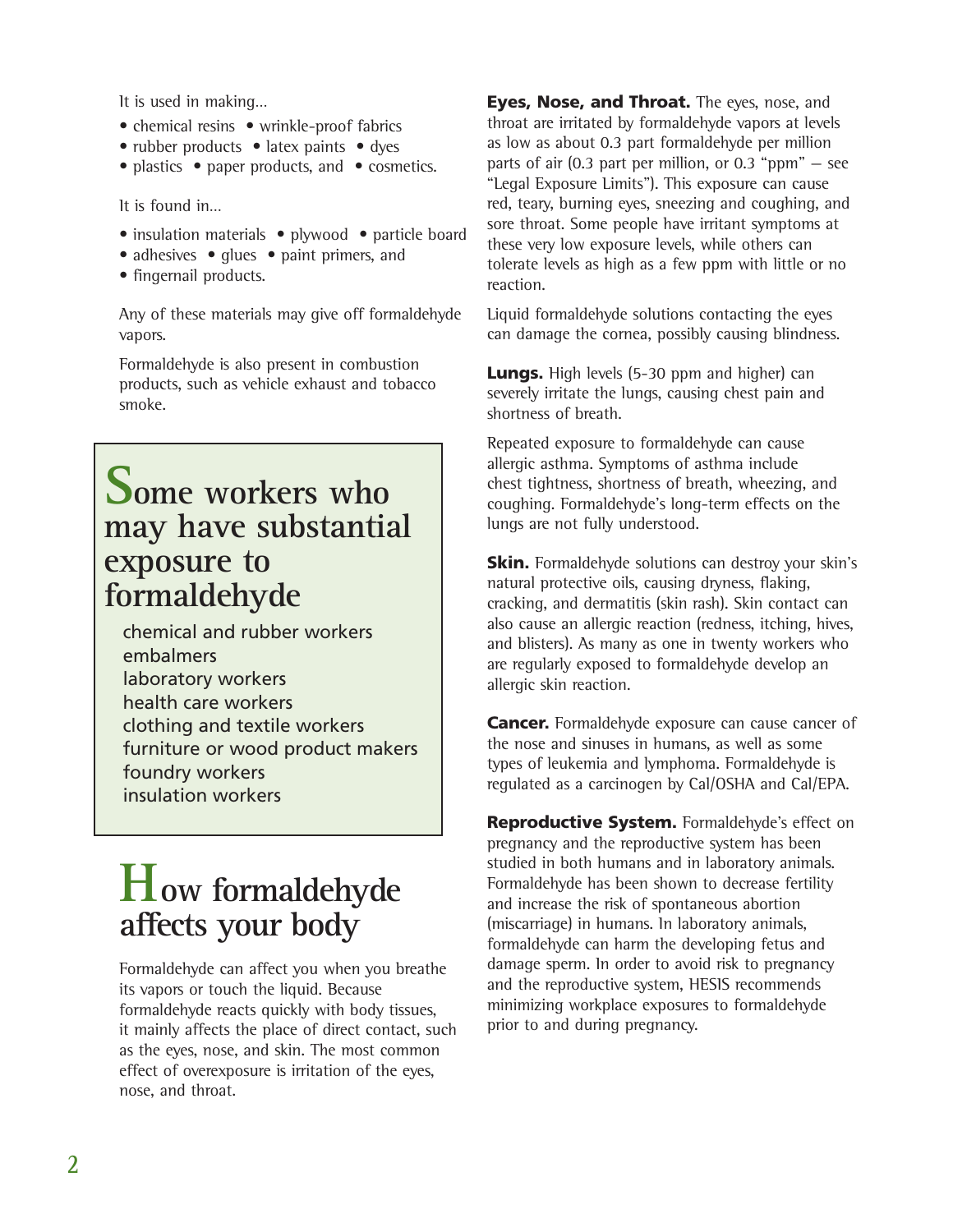# **Legal exposure limits**

#### Permissible Exposure Limits. The

Occupational Safety and Health Standards Board sets Permissible Exposure Limits (PELs) for the amounts of chemicals in workplace air. PELs are intended to protect the health of most workers who are exposed every day over a working lifetime.

The **PEL** for formaldehyde is 0.75 part of formaldehyde per million parts of air (0.75 part per million, or **0.75 ppm**). Legally, your exposure may be above the PEL at times, but only if it is below the PEL at other times, so that your average exposure for any 8-hour workshift is no more than 0.75 ppm.

#### The **Short-Term Exposure Limit (STEL)** for

formaldehyde is **2 ppm**. Your average exposure during any 15-minute period must not exceed 2 ppm. Exposure at or above the STEL triggers special requirements.

The Action Level for formaldehyde is **0.5 ppm**  averaged over an 8-hour period. Air monitoring, medical surveillance, and other special requirements are triggered at or above this level.

Cal/OSHA's formaldehyde standard, California Code of Regulations, Title 8, Section 5217, contains many other specific requirements (see information on page 8).

# **Monitoring your exposure**

To reduce your risk of developing health problems from exposure to formaldehyde, your employer must…

- ➤ Identify employees who may be exposed at or above the action level or STEL.
- ► Test the air to accurately determine how much formaldehyde each identified employee is breathing.
- ► Test the air periodically if the first tests show that exposures are at or above the action level or STEL.
- ► Re-test the air for formaldehyde each time there is a change that may result in new or additional exposure.
- ► Determine exposures promptly, if employees are having formaldehyde-related respiratory or skin symptoms.
- ► Allow employees or their designated representatives to observe any required exposure monitoring.
- ► Notify employees in writing within 15 days after receiving the exposure monitoring results.

See the formaldehyde standard (information on page 8) for additional exposure monitoring requirements.

# **Tests for exposure and medical effects**

**Blood or urine tests.** Formaldehyde does not stay in your body. No medical or laboratory test can accurately measure the amount of formaldehyde to which you have previously been exposed. There is no medical reason to do blood or urine tests for formaldehyde.

**Medical Surveillance.** If you are exposed to formaldehyde at or above the action level or above the STEL, your employer must have a *medical surveillance program* to monitor effects on your health.

Your employer also must…

- ➤ Provide the *medical surveillance program* if you develop signs and symptoms of overexposure to formaldehyde, or if you are exposed to formaldehyde during an emergency.
- ➤ Provide a *medical disease questionnaire* before assignment to jobs where exposures are at or above the action level or above the STEL, and promptly when you experience signs and symptoms that indicate overexposure to formaldehyde.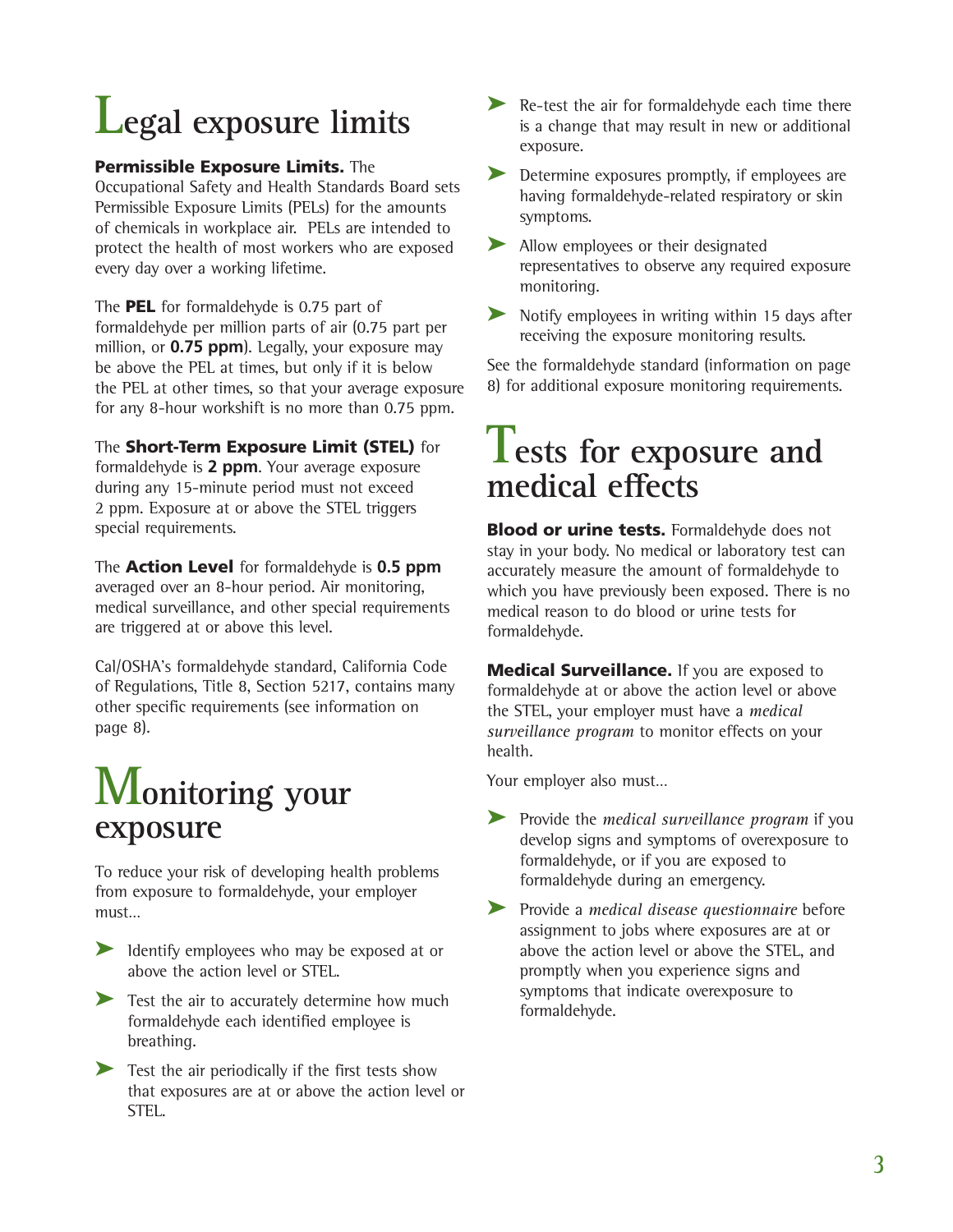#### ➤ Ensure a *medical examination*

- if evaluation of the questionnaire indicates that you may be at increased risk for health effects;
- at the time you first start using a respirator (if you are required to wear one) and then once a year;
- as soon as possible if you are exposed to formaldehyde in an emergency.
- ➤ Provide the medical exam at a reasonable time and place, at no cost to you, and without loss of pay.
- ➤ Have a *licensed physician* or someone under the physician's supervision perform all medical procedures, including administration of the medical disease questionnaire.
- ► Provide specific information about your job, and a copy of the formaldehyde standard and the appendices, to the health care provider.
- ➤ Provide you with a copy of the *physician's written opinion* within 15 days after receiving it.

**Medical Removal.** If you experience significant *irritation of the eyes, throat, or lungs, or asthma-like symptoms* such as chest tightness, shortness of breath, coughing, or wheezing, a physician must determine whether you need to be removed from exposure to formaldehyde. A physician must also evaluate *skin irritation or skin allergies* caused by products that contain at least 0.1% formaldehyde.

See the Cal/OSHA formaldehyde regulation for other specific medical removal requirements including job transfer or job training with retention of current





# **Reducing exposure**

By law, employers must provide a safe and healthy workplace. Here are some ways employers and workers can work together to reduce exposures to formaldehyde. See the formaldehyde regulation for specific Cal/OSHA requirements (information on page 8).

#### Use safer substitutes whenever possible

- ➤ *Hydrogen peroxide-based solutions* often can be used as disinfectants.
- ➤ *Ethyl alcohol, polyethylene glycol*, or *phenoxyethanol* can be used as fixatives or preservatives.

#### Ventilate the work area

- ➤ Install *professionally designed ventilation systems* to maintain formaldehyde exposures below legal exposure limits.
- ➤ Conduct *regular maintenance on ventilation systems* and ensure that they are functioning properly.
- ▶ Do not allow ventilation systems to recirculate formaldehyde vapors.



#### Use personal protective equipment

➤ *Protective clothing and equipment* must be provided at no cost to prevent skin and eye contact with liquids containing 1% or more formaldehyde. Employers must ensure that employees use it.

➤ *Change rooms* as specified in Title 8, Section 3367 must be provided for employees who are required to change from work clothes to protective clothing.

➤ *Gloves made of nitrile, neoprene, butyl rubber or polyethylene laminate* protect against incidental hand or skin contact with formaldehyde. Gloves made of latex may not provide adequate protection and can cause allergic reactions.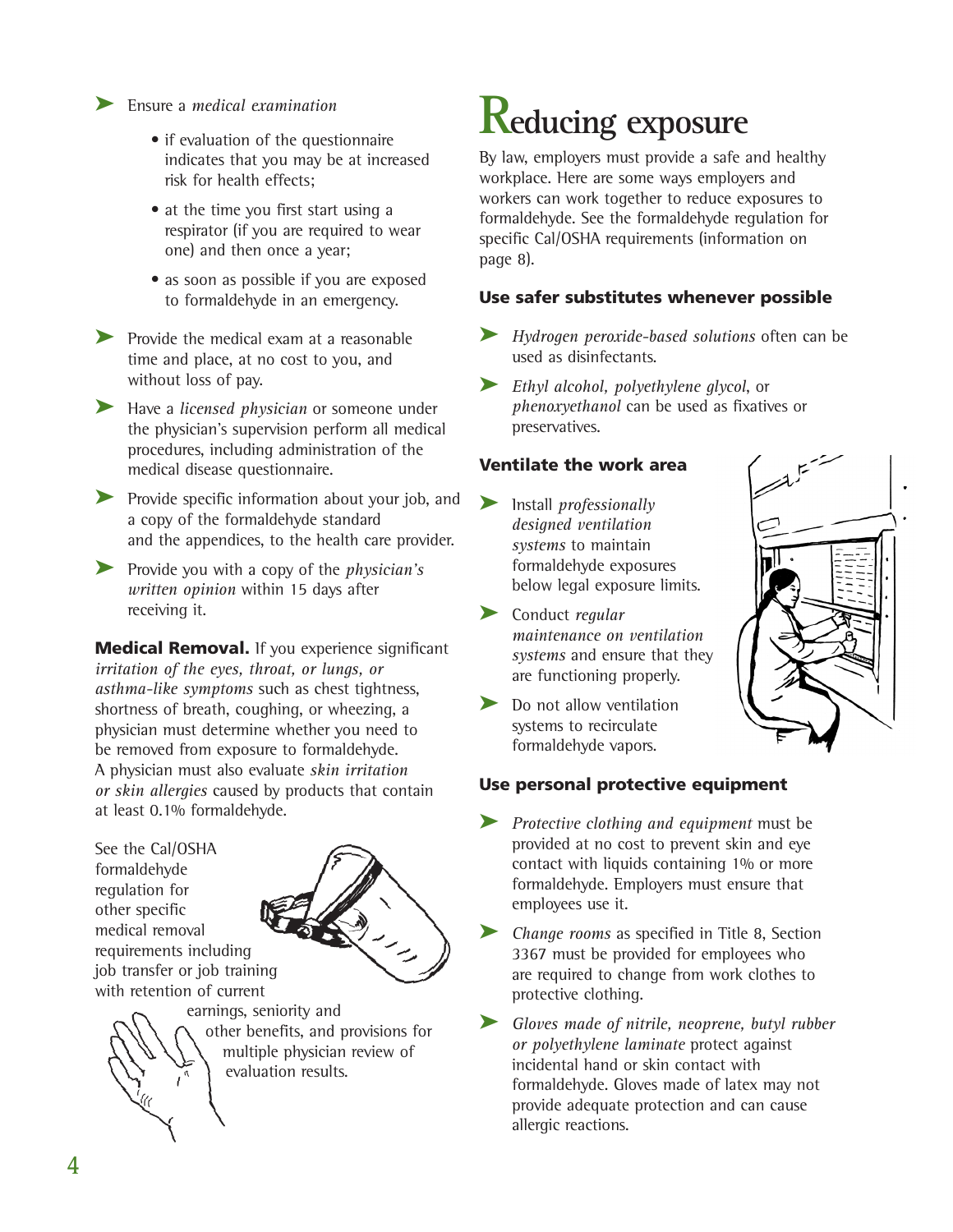- ➤ *Chemical resistant aprons* protect against splashes to the body.
- ➤ *Chemical safety goggles* protect eyes from splashes.
- ➤ *Face shields* with *chemical safety goggles* protect the entire face from splashes.
- **EXECUTE:** Respirators should be used as specified in the formaldehyde regulation, *only if ventilation and other control methods are not effective or feasible*. Employers also must comply with the Cal/OSHA Respiratory Protection Standard (Title 8, Section 5144).

#### Inform and train workers

- ➤ Explain and discuss the *formaldehyde regulation* and *MSDSs*.
- ➤ Educate employees about formaldehyde *health hazards* and *symptoms of overexposure*. Emphasize the importance of reporting symptoms early.
- ➤ Instruct employees on the use of *safe work procedures*.
- ➤ Demonstrate the proper *use and maintenance*  of fume hoods and other *local exhaust ventilation systems*.
- ➤ Explain the *purpose and limitations of personal protective clothing and equipment* and demonstrate how to use them properly.
- ▶ Instruct employees on how to respond to *spills* and *emergencies*, and on safe *clean-up procedures*.
- ➤ Conduct drills on *emergency procedures* that include each employee's specific duties.
- ➤ Ensure that *employees understand* the *information* and *training*.

#### Establish and use safe work procedures

➤ Identify *regulated areas* where formaldehyde concentrations exceed the PEL or the STEL. Post with signs required by the regulation, and limit access to persons trained on the hazards of formaldehyde.

- ▶ Provide eyewash facilities in areas where splashing may occur with solutions that contain 0.1% or more formaldehyde. Provide emergency showers in areas where solutions of 1% or more formaldehyde are used. Where both are required, locate them together within 10 seconds of the splash area (Title 8, Section 5162).
- ➤ Use *laboratory fume hoods* when working with open containers of formaldehyde and specimens preserved in formaldehyde.
- ➤ *Label all containers* as specified in the formaldehyde regulation.
- ➤ *Cap storage containers* immediately when formaldehyde is not in use.
- ► Do not use formaldehyde on surfaces like carpets that can't be cleaned easily.

#### Minimize exposure from spills and contaminated material

- ➤ Perform *preventive maintenance on equipment* and *inspect frequently* to detect leaks and spills.
- ➤ Develop *procedures to contain spills, decontaminate work areas,* and dispose of waste in work areas where spills may occur.
- ➤ Use *formaldehyde neutralization pads* or sheets where small spills or drips may occur on work surfaces.
- ➤ *Repair all leaks* and *clean up spills* promptly. Ensure that employees are wearing suitable protective equipment and are trained.
- ➤ Use *formaldehyde neutralization products* that neutralize quickly and don't generate hazardous by-products.
- ➤ Promptly *remove contaminated material*, such as towels, clothing, and sponges from the work area.
- ➤ *Ventilate contaminated clothing and equipment* in properly labeled and established storage areas. Have only persons trained in formaldehyde hazards remove them.
- ➤ Place *contaminated waste* and debris for disposal in *sealed, labeled containers* that warn of formaldehyde hazards.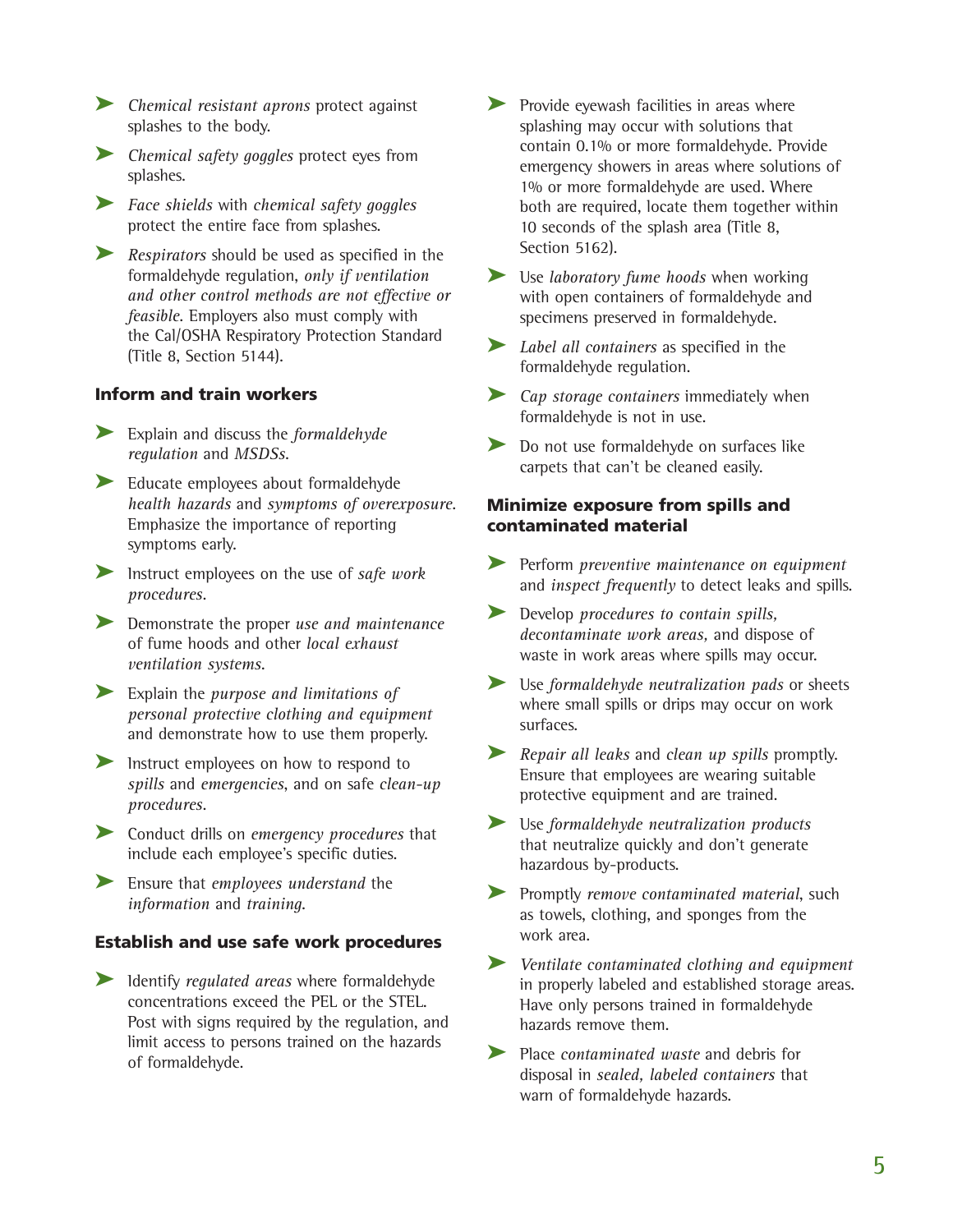## SPECIFIC WAYS TO REDUCE EXPOSURES FOR VARIOUS INDUSTRIES

#### FUNERAL

- ➤ Use *embalming fluid substitutes* that contain ethyl alcohol, polyethylene glycol, or phenoxyethanol. Be aware that embalming creams and drying and hardening powders may also contain formaldehyde.
- ➤ Use *embalming tables with local exhaust ventilation* that draws air down at the sides and carries it out of the room through ducts. These systems are sold for existing tables.
- ➤ Use *small quantities* for easy and safe handling.
- ► Use personal protective equipment such as gloves, chemical safety goggles, face shields, and aprons.

#### APPAREL AND TEXTILE

- ➤ Use *low formaldehyde-containing cross-linking agents* in textile manufacturing processes, when possible.
- ➤ Use a *roof exhaust fan* or other ventilation systems to remove formaldehyde vapors from stored apparel and to provide *a continuous supply of fresh air*.

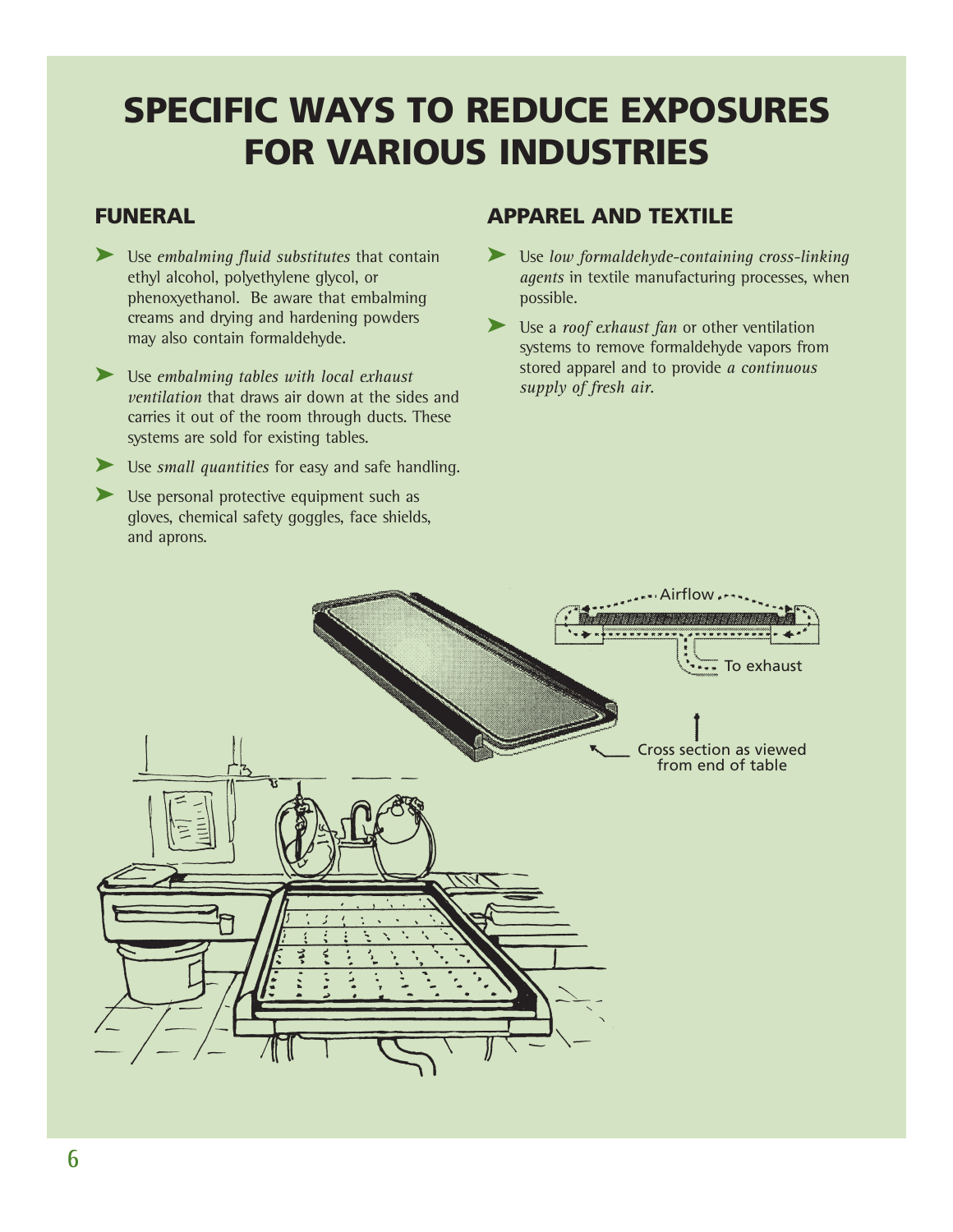#### MEDICAL AND HEALTH SERVICES

- ➤ Use other sterilization methods, such as *low temperature plasma* or *autoclaving*, instead of formaldehyde whenever
	- possible.
- ▶ Use nonformaldehyde disinfectants. *Hydrogen peroxide-based solutions* may be suitable.



 $\blacktriangleright$  1|se formaldehyde-

> free fixatives for histopathological procedures, when possible.

- ➤ Use formaldehyde-based fixatives with the lowest concentration of formaldehyde possible.
- ➤ Incorporate *automatic dispensing systems* to replace manual formaldehyde handling procedures, such as washing, disinfecting, or dispensing.
- ➤ Conduct work with open containers in laboratory fume hoods or using other local exhaust ventilation systems.



- ➤ Ensure that *hemodialysis* drain line connections are airtight to prevent formaldehyde vapors from escaping into treatment rooms.
- ► Spend as little time as possible in areas where *hemodialyzers are reprocessed*.

#### FOUNDRY AND FURNITURE

- ➤ Convert to *low-emitting formaldehyde resins*, when possible.
- ➤ Use *formaldehyde-free wood products*.
- ➤ Provide a *continuous supply of fresh air* where furniture is stored.

#### **ELECTRONICS**

➤ Consider switching to *formaldehyde-free alternatives* in printed circuit boards. Carbon, graphite, organic-palladium, tin-palladium, sodium hypophosphite electroless copper, and conductive polymer technology are examples.